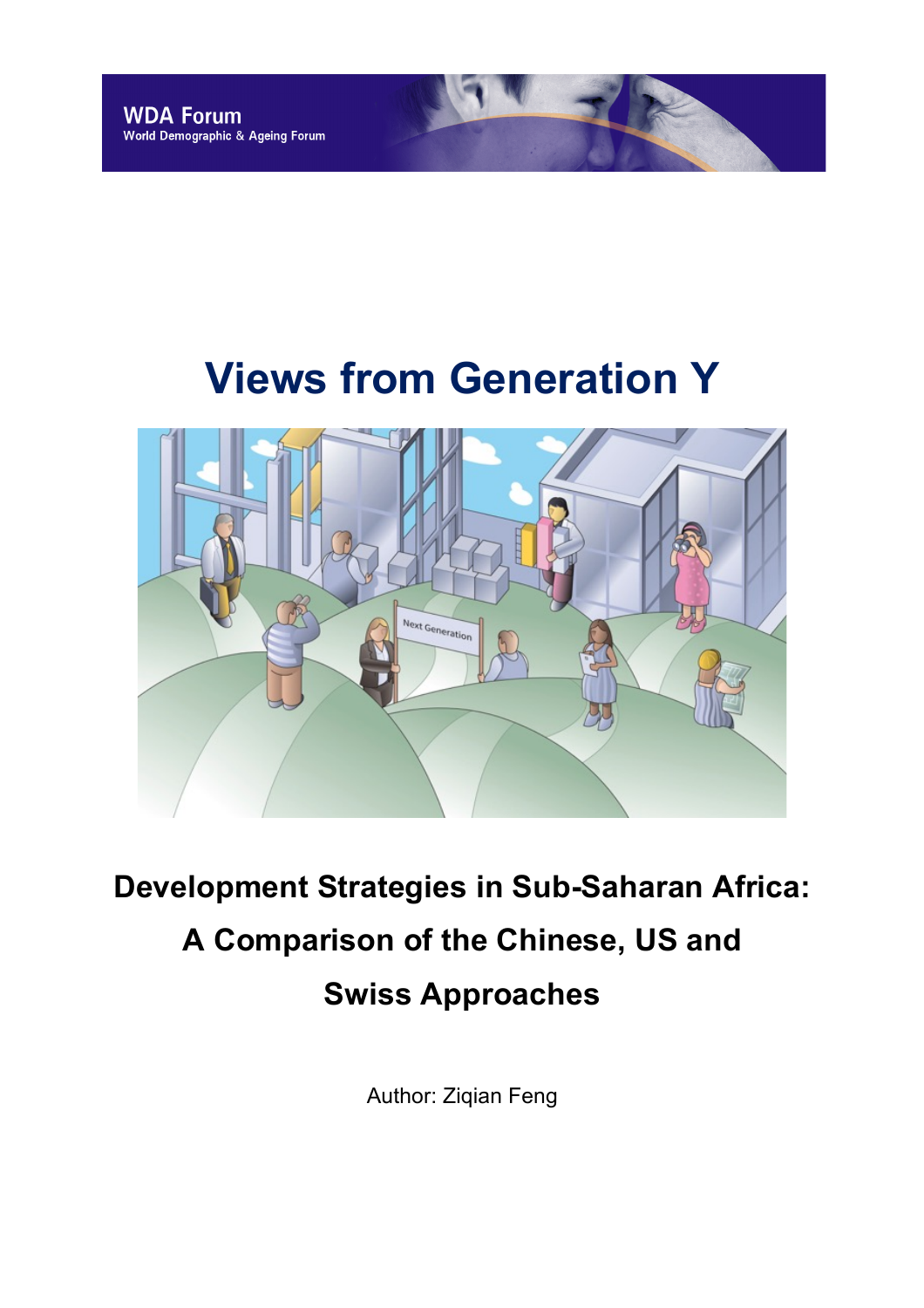

# **Development Strategies in Sub-Saharan Africa: A Comparison of the Chinese, US and Swiss Approaches**

#### **Introduction**

The 21<sup>st</sup> century presents Africa with both great opportunities and critical challenges. It will witness Africa's great population boom. The population in Sub-Sahara Africa (SSA) is likely to more than triple from 1.06 billion people in 2019 to 3.78 billion in 2100 (United Nations, 2019). Africa's population is young, fast growing and increasingly urbanized, which, given an expanding middle class and swift technological advancement and innovations, provides a huge "demographic dividend" and exceptional business opportunities (Brookings, 2019). The continent has currently a 1.2 billion-person market, and is home to the world's largest free trade area. In short, Africa is full of potential (World Bank, 2019).

Yet at the same time, hunger, poverty, corruption, increasing debt insecurity, state fragility, as well as global climate crisis, still weigh heavily on the continent's shoulders. By 2030, the number of people in extreme poverty will rise in 13 African countries, with SSA hosting 90% of the world's extreme poor (Brookings, 2019; World Bank, 2019). A PESTEL analysis can highlight the challenges that poor infrastructure, difficult regulatory and legal environments, political instability and lack of security pose for Africa's developmental path.

But how can Africa develop itself in the most sustainable way? How sustainable are the current strategies designed by China, the US and Switzerland to support Africa's development? This paper first explores the definition of sustainability, then provides an outline and a comparison of the three countries' support approaches.

#### **UN Sustainable Development Goals**

At the 2015 UN Summit, the 2030 Agenda for Sustainable Development and its 17 Sustainable Development Goals were adopted. The 17 goals cover poverty, inequality, climate, environmental degradation, prosperity, and peace and justice – with targets all set to be achieved by 2030. According to the UN, sustainable development is a development that "meets the needs of the present without compromising the ability of future generations to meet their own needs." The three core elements of it are *economic growth*, *social inclusion* and *environmental protection.* In this

paper we will look at China, the US and Switzerland's development strategies in Africa through such lenses.

#### **The Chinese approach**

With the historical significance of African countries' support for the People's Republic of China (PRC)'s gaining international legitimacy in the second half of the  $20<sup>th</sup>$  century, the political tie between China and Africa is rather deep. China and Africa are in similar stages of development, and the Forum on China–Africa Cooperation (FOCAC) was established in 2000 to foster further South–South cooperation. Through FOCAC, China has launched plans that cover the fields of agriculture, transportation, medical care, natural resources and banking, expanding the volume of trade, investment and joint projects as well as other sorts of cooperation between the two regions (Executive Research Associates, 2009).



Chinese financial involvement in Africa includes grants, interest-free loans and concessional loans. A closer look at the composition of China's \$60 billion pledge to Africa at the 2018 FOCAC Summit can reveal some of China's concerns regarding the return and viability of its financing in Africa (Habegger, 2015; Sun, 2018). Indeed, there have been cases where loan payment failed to be met on time – e.g. the Addis Ababa– Djibouti railway in Ethiopia, in which case the loan payment period had to be extended from 10 years to 30 years.

There is evidence that China has diversified its investment in Africa: between 2008 and 2014, the correlation between Chinese incoming investment and the recipient country's natural re-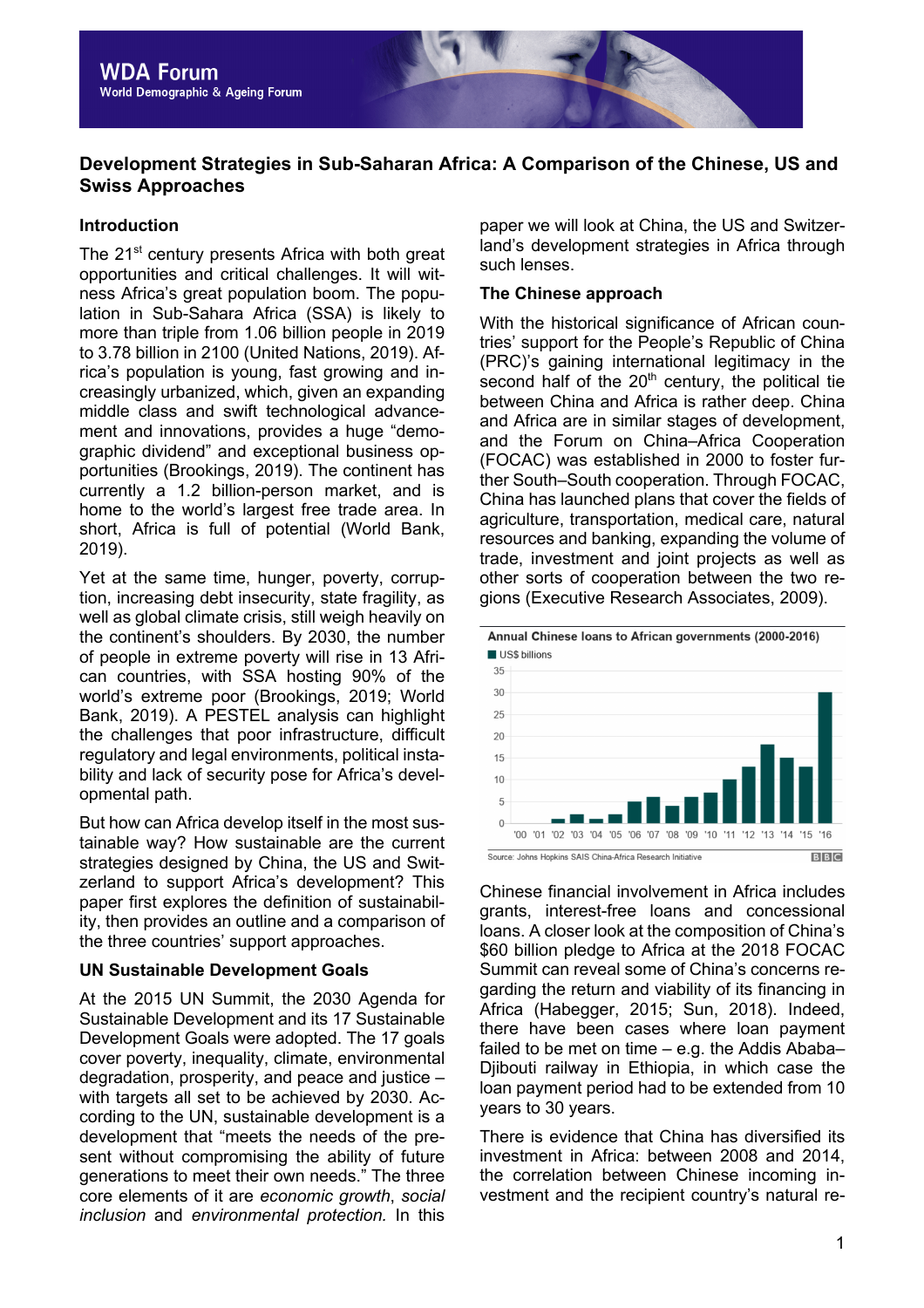source reserve declined, and there was an increase in the number of African countries receiving Chinese investment (Brown, 2018).

China's infrastructure projects in Africa include dams, power, ports, roads, water and sanitation; the most significant are power generation (especially hydropower) and transport (especially railroads), followed by initiatives in the ICT sector (mainly equipment supply) (Executive Research Associates, 2009).

Synergies between the Chinese state actions and the Chinese private sector include those in the Special Economic Zones (SEZs) in Africa, where Chinese private businesses enjoy various beneficial treatments and can piggyback on the state infrastructure construction, while the state gains more local leverage with the influx of Chinese firms. Yet the worry is, how much benefit do the African locals get from such SEZs? Does it create local jobs and facilitate sufficient knowledge transfer, or does it reinforce inequality and harm local artisans' livelihoods with the influx of low-priced Chinese goods?

#### **The US approach**

The US has long been a significant aid donor to Africa in absolute terms, historically treating its relationship with the latter as, for the most part, a foreign assistance relationship (CSIS, 2019). 80% of US aid to Africa goes towards health and humanitarian aid, with a strong focus on health and food security programs (CSIS, 2019).



As the graph above from the OECD shows, there has been a big jump in the size of the US's Official Development Assistance (ODA) given to SSA since the beginning of the  $21<sup>st</sup>$  century, reaching a peak of about USD 11.5 billion in 2017 (OECD, 2018). However, despite being a larger donor of ODA, the US still does not meet the UN goal of giving 0.7% of Gross National Income (GNI).

Going into the 21st century, the US has increased its engagement with Africa as material interests and geopolitical and security concerns keep on rising (Ryan, 2019). In 2019, US President Trump initiated the "Prosper Africa" program to connect the vast consumer markets of Africa and the US, boosting two-way trade and investment (ITA, n.d.). It envisions American firms "bring[ing] significant capital, innovation, and proven solutions," while "adher[ing] to the highest standards of transparency, quality, and social responsibility," into Africa; it is an answer to US firms' call for easier access to the African market, as well as an adherence to the focus on security policy and economic interests for the US abroad, as emphasized in the Joint Strategy Plan of the United States Agency for International Development (USAID) (ITA, n.d.).

Some other US development programs in regards to Africa include the African Growth and Opportunity Act (AGOA) (enacted in 2000, renewed to 2025), the Emergency Plan for AIDS Relief (PEPFAR) (launched in 2003), the Millennium Challenge Corporation (MCC) (established in 2004), and Power Africa (launched in 2013).

#### **The Swiss approach**

Switzerland's track record of neutrality, independence and humanitarian traditions, and its aim of "alleviating need and poverty in the world, while promoting respect for human rights and democracy, and contributing to the peaceful coexistence of peoples and the conservation of natural resources," signal its approach to Africa will align with certain humanitarian and value guidelines (FDFA, n.d.). For example, Switzerland's involvement in Southern Africa has focused on food security under climate change – via improved seeds – and on HIV/AIDS – via prevention, care and support (EDA, n.d.). Switzerland works with regional partners to implement its projects.

Between 2012 and 2015, Switzerland was an active member in drafting and negotiating the 2030 Agenda for Sustainable Development, and has since its adoption been calling for systematic implementation of such rules and aspirations by all levels of the society (EDA, n.d.). Such commitment was then strengthened by the State Secretariat for Economic Affairs (SECO)'s publication of its economic development cooperation strategy for 2021 to 2024. Divided into 8 channels of action (fiscal, financial and monetary policy;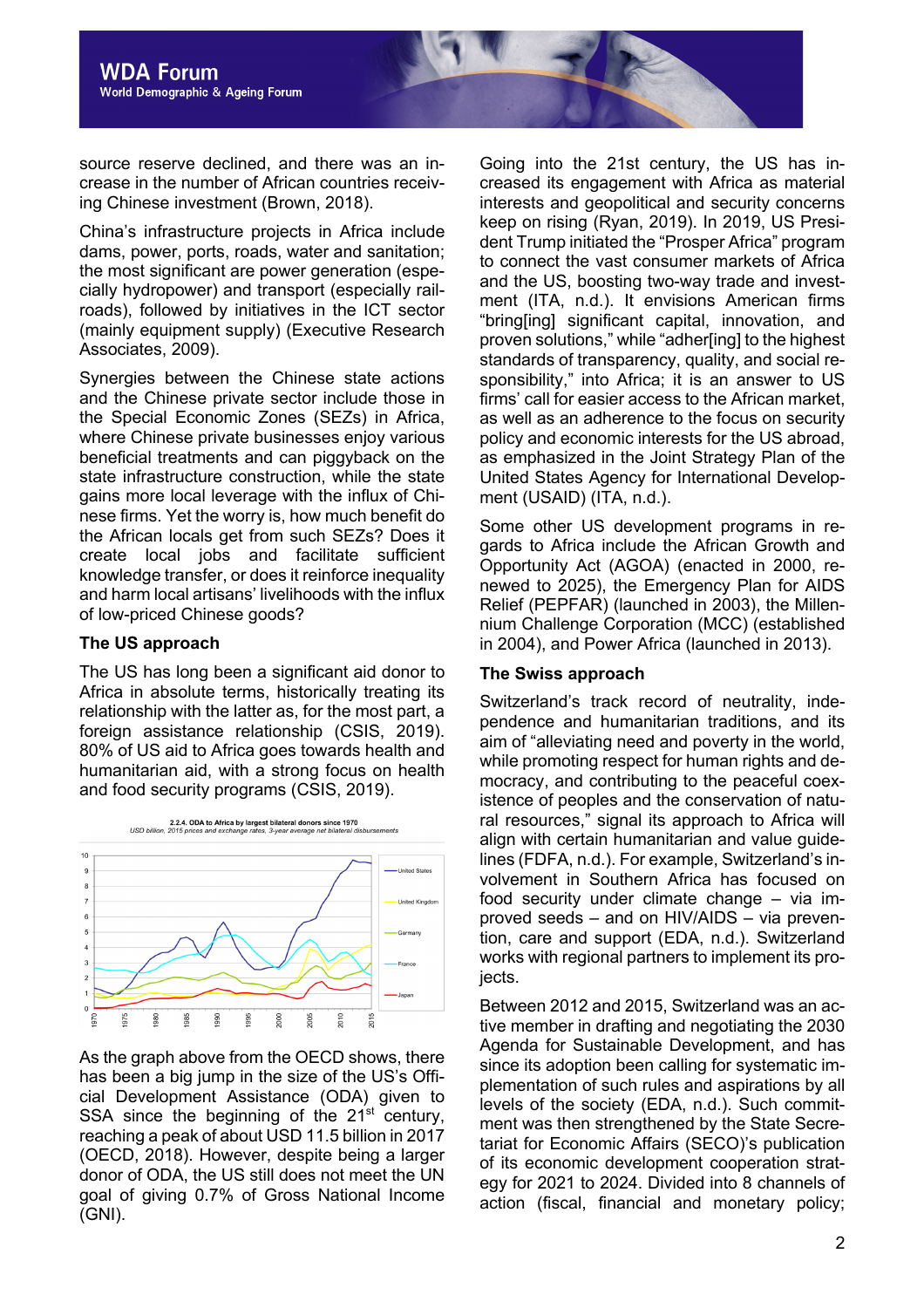trade policy and system; business and investment environment; cities and public utilities; access to finance; sustainable value chains; entrepreneurship; and expertise in the digital revolution), the 2021–2024 strategy targets reliable economic framework conditions and innovative private sector initiatives to achieve its overarching goal of sustainable economic growth and social prosperity in partner countries (SECO, n.d.).

Its programs and projects are designed to be long-term, and are required to systemically consider the environmental impacts, the sustainable use of resources and the issue of gender equality. It is supported by other organisations of the Swiss Federal Administration and encourages cooperation from the private sector (SECO, n.d.). Switzerland's steady growth trend of its net ODA as well as its achievement of the UN's 0.7% GNI goal can be seen as one proof of its sound implementation of its principles.

Net ODA: Trends in volume and as a share of GNI, 1999-2015, Switzerland



*Figure 3: Switzerland's Net ODA Statistics from the Development Co-operation Report 2016 (OECD, n.d.)*

#### **Comparison**

*Economic growth*. With regards to ODA, the difference in the three countries' levels of commitment is obvious: the US is still below the UN's 0.7% GNI goal, its foreign aid expenditure dwarfed by its foreign policy priority of military spending (The Borgen Project, n.d.); Switzerland is in good standing with the 0.7% goal; China does not report its aid figures to the OECD as a non-member, and mainly provides concessional loans for infrastructure and export credits (Habegger, 2015).

With Africa's growing debt – both domestic debt and public external debt – and debt's default potential, it is indeed necessary to stress the importance of careful evaluation prior to any deal. However, as the Brookings Institute has pointed out, "Development's future is finance, not foreign aid" (Gill, 2018); loans encourage accountability from both sides of the table, while grants are based on charity. A more positive look on the role of loans and other sorts of alternative financing is encouraged. Africa's urgent capital need for infrastructure building as well as all level of improvement on living standards means to be very receptive to any alternative financing besides the traditional Western aid. The "no-strings-attached" principle behind China's investments is arguably more respectful to African countries' independence than the Western value-attached models are. However, success for Africa still depends on the African states' good negotiating skills, as well as sound evaluation of repayment plans to ensure they are plausible.

*Social inclusion.* It is important to ensure successful knowledge and ownership transfer to African countries in order for the latter to be independent and able to run a sustainable system on their own. In this case, the Swiss approach of working with regional partners to foster regional dynamics and ownership is very good. China is also striving well with its professional training programs for the African labour force both in Africa and China, but the impact of its SEZs on the local labour and consumer markets still needs further critical examination and/or improvement. The US involvement focuses on its own security and economic gains, with some emphasis on health and food security, and is weak overall on the social inclusion aspect in comparison.

*Environmental protection.* This is an increasingly urgent point under the current global climate crisis. Switzerland has environmental concerns embedded in its 2021–2024 strategy and its overarching pursuit of the 2030 Agenda for Sustainable Development. The UN 2030 Agenda was also highlighted in the 2018 FOCAC summit, alongside China's Belt and Road Initiative (BRI), the African Union's Agenda 2063, and the development strategies of individual African countries. No doubt that amidst China's massive infrastructure plans in Africa, especially those keen on natural resources, it is important to establish a more environmentally friendly system sooner rather than later. It arguably should be an international endeavour, with countries with different expertise coming together to build Africa in the most efficient, effective and sustainable way possible. By comparison, the US again falls short in this regard, especially in the context of its exit from the 2015 Paris Agreement in 2017.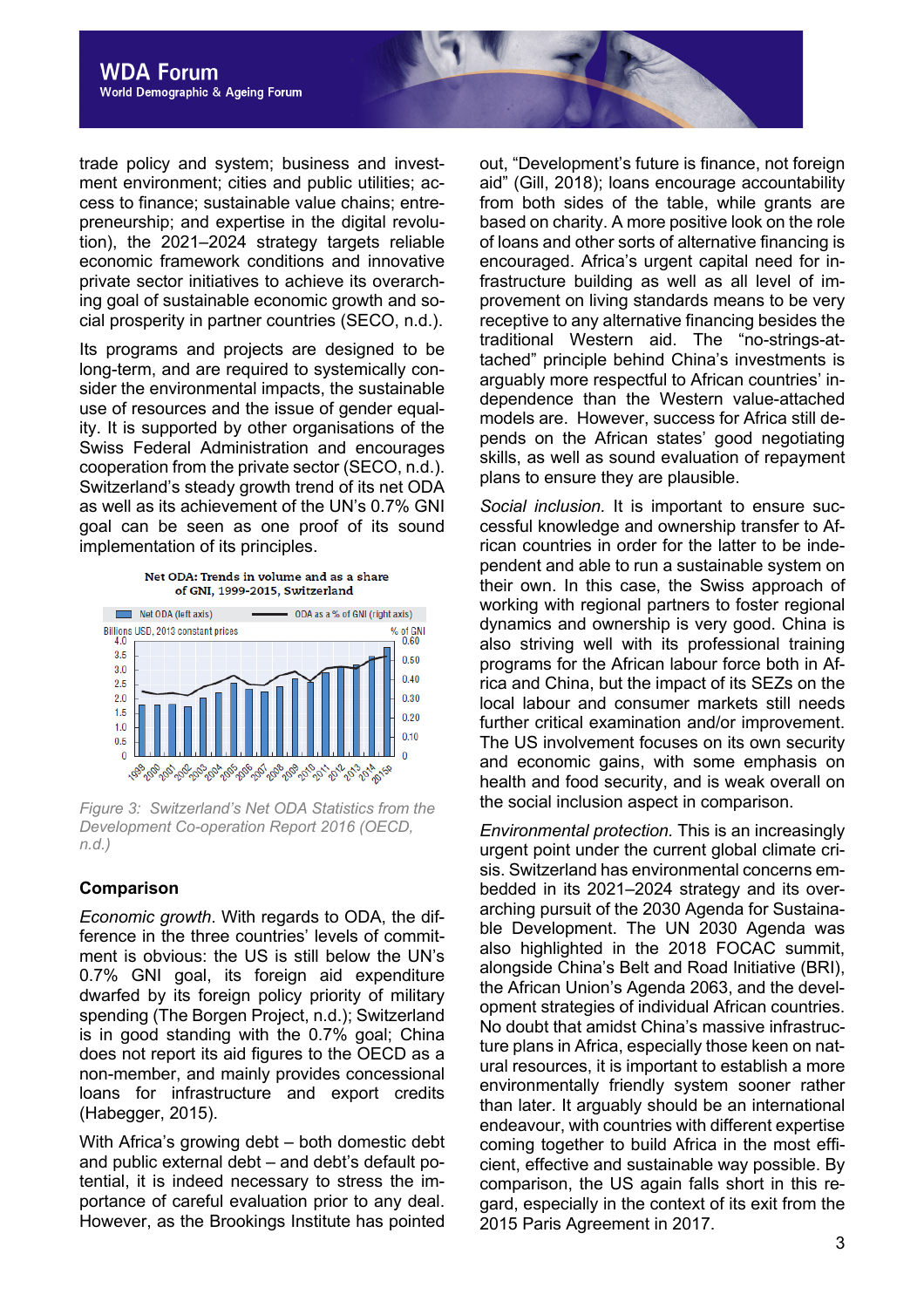#### **Conclusion**

For any development strategy in Africa to be sustainable, it needs to be anchored in Africa's own capabilities. It needs to understand and best serve the continent's own specific characteristics, as well as that of each individual country. Outside interventions should aim to inspire and build Africa's own capacity, upgrading its population's labour, production and other system capacities, rather than inducing dependence.

The development strategies from China, the US and Switzerland come from their own different historical and political backgrounds, and have their own strengths and specialties when serving Africa. However, at the end of the day, it is important for African countries to take matters into their own hands – e.g. via eliminating corruption and inequalities, and establishing and implementing effective legal mechanisms – to build and strengthen a transparent, efficient and effective government and civil society of their own.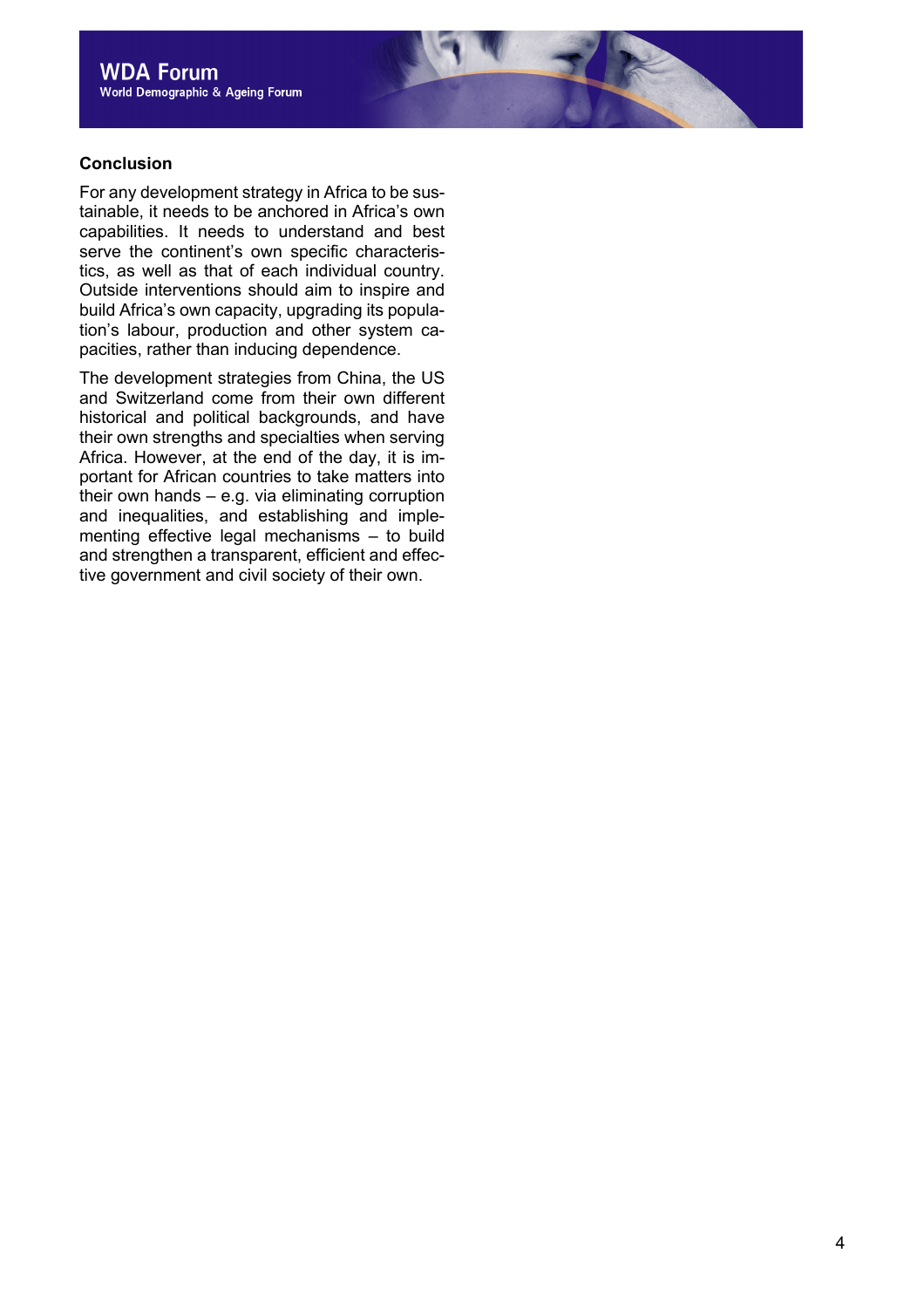## **Key References**

The Borgen Project. (n.d.). Foreign aid. Retrieved from https://borgenproject.org/foreign-aid/

- Brookings. (2019). Foresight Africa: Top priorities for the continent in 2019. Retrieved from https://www.brookings.edu/multichapter-report/foresight-africa-toppriorities-for-the-continent-in-2019/
- Brown, H. (2018). Chinese investment in Africa: New model for economic development or busi-ness as usual? Retrieved from https://doc-research.org/2018/09/chinasapproach-to-africa/
- Center for Strategic and International Studies (CSIS). (2019). U.S. economic engagement in Africa: Making Prosper Africa a reality. Re-trieved from https://www.csis.org/analysis/useconomic-engagement-africa-makingprosper-africa-reality
- EDA. (n.d.-a). 2030 Agenda for Sustainable Development: The international process. Retrieved from https://www.eda.admin.ch/agenda2030/ en/home/internationaleebene/internationaler-prozess.html
- EDA. (n.d.-b). Swiss development cooperation in Southern Africa. Retrieved from https://www.eda.admin.ch/countries/zim babwe/en/home/internationalcooperation/swiss-developmentcooperation-in-southern-africa.html
- Executive Research Associates. (2009). China in Africa: A Strategic Overview.
- FDFA. (n.d.). Foreign policy strategy and implementation. Retrieved from https://www.eda.admin.ch/eda/en/fdfa/fd fa/implementing-foreign-policy.html
- Gill, I. (2018). The end of aid. Retrieved from https://www.brookings.edu/blog/futuredevelopment/2018/01/19/the-end-of-aid/
- Habegger, R. S. (2015). Die Strategien der Entwicklungszusammenarbeit im Vergleich: China und die Schweiz auf dem afrikanischen Konti-nent. Retrieved from https://www3.unifr.ch/federalism/en/asse ts/public/files/Working%20Paper%20onli ne/10\_Rahel\_Sara\_Habegger.pdf

ITA. (n.d.). Prosper Africa: A U.S. Government trade and investment initiative. Retrieved from https://www.trade.gov/prosperafrica/

OECD. (n.d.) DAC member profile: Switzerland. Retrieved from https://www.oecd.org/dac/switzerland.ht m

- OECD. (2018). Development aid at a glance: Statistics by region. 2. Africa. Retrieved from https://www.oecd.org/dac/financingsustainable-development/developmentfinance-data/Africa-Development-Aid-ata-Glance-2018.pdf
- Ryan, M. (2019). 'Enormous opportunities' and 'hot frontiers': Sub-Saharan Africa in U.S. grand strategy, 2001-present. Retrieved from https://www.tandfonline.com/doi/abs/10. 1080/07075332.2018.1529696
- SECO. (n.d.). SECO's objective 2021-2024. Retrieved from https://www.secocooperation.admin.ch/secocoop/en/home/strateg y/focus/strategische\_ausrichtung\_2021- 2024/Ziele-des-SECO-2021-2024.html
- Sun, Y. (2018). China's 2018 financial commitments to Africa: Adjustment and recalibration. Retrieved from https://www.brookings.edu/blog/africa-infocus/2018/09/05/chinas-2018-financialcommitments-to-africa-adjustment-andrecalibration/
- United Nations. (n.d.-a). About the Sustainable Development Goals. Retrieved from https://www.un.org/sustainabledevelopm ent/sustainable-development-goals/
- United Nations. (n.d.-b). The sustainable development agenda. Retrieved from https://www.un.org/sustainabledevelopm ent/development-agenda/
- United Nations. (2019). World population prospects 2019: Highlights.
- World Bank. (2019). The World Bank in Africa. Retrieved from https://www.worldbank.org/en/region/afr/ overview